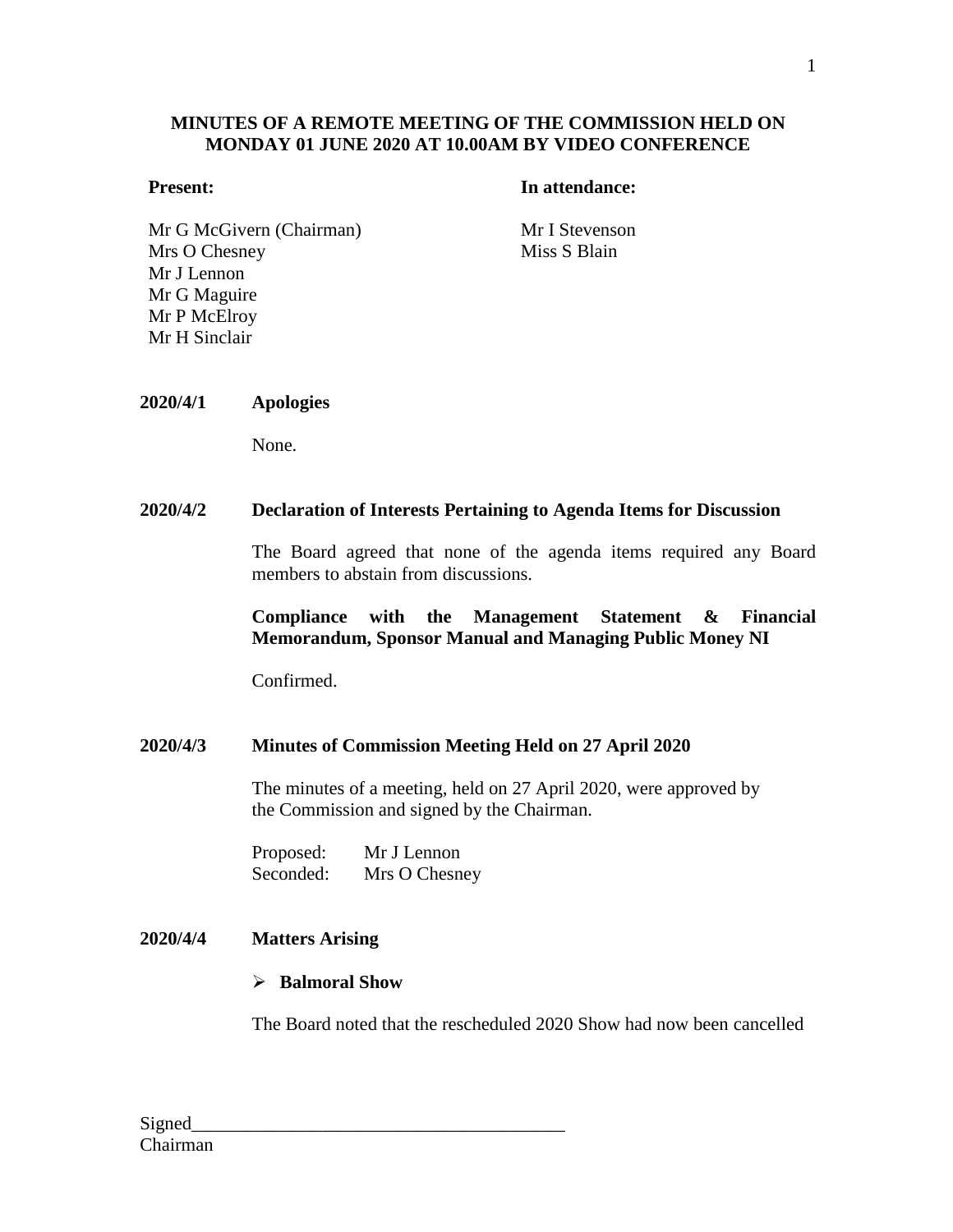# **Red Tractor**

The Chief Executive reported that a meeting of the National Devolved Beef and Lamb Assurance Schemes with Red Tractor on 7 May 2020 had been a useful step forward in progressing a framework for mutual recognition of each other's schemes and for agreeing membership fees for participation in red tractor – the 2020/21 contribution would be a 10% increase on 2019/20

# **2020/4/5 Correspondence**

# **AERA Committee**

The Board discussed recent correspondence from the NI Assembly Committee for Agriculture Environment and Rural Affairs and LMC's responses to three recent items of correspondence. The Board was content with the level of detail and information in the LMC responses and the fact that the AERA Committee was communicating so regularly with LMC. The Board identified that promotion of the Northern Ireland meat industry's credentials and products in external and international markets was an area that hadn't been raised in the AERA Committee correspondence.

**Action Point:** The Chief Executive will draw this important matter to the attention of the Committee when the next opportunity arises.

# **House of Lords**

The Board noted correspondence from the House of Lords EU Environment Sub-Committee regarding its launch of a new short inquiry on what the Northern Ireland Protocol will mean for the agri-food industry in Northern Ireland and the trade of agri-food products between Northern Ireland and Great Britain. The Chief Executive reported that he had spoken with the Policy Analyst for the Sub-Committee and had provided him with some suggestions regarding the scope of the inquiry, potential areas of focus and key stakeholders to contact in the Northern Ireland Beef and Sheep Meat Sector for the oral evidence sessions it was holding in June.

# **NI Farm Groups**

The Board considered the correspondence from NI Farm Groups and agreed that a meeting with the LMC Board was not needed at this time.

**Action Point:** The Chief Executive will send a response to the NI Farm Groups letter outlining the industry engagement which had taken place and the FQAS Industry Board agreement to resume FQAS on-farm inspections.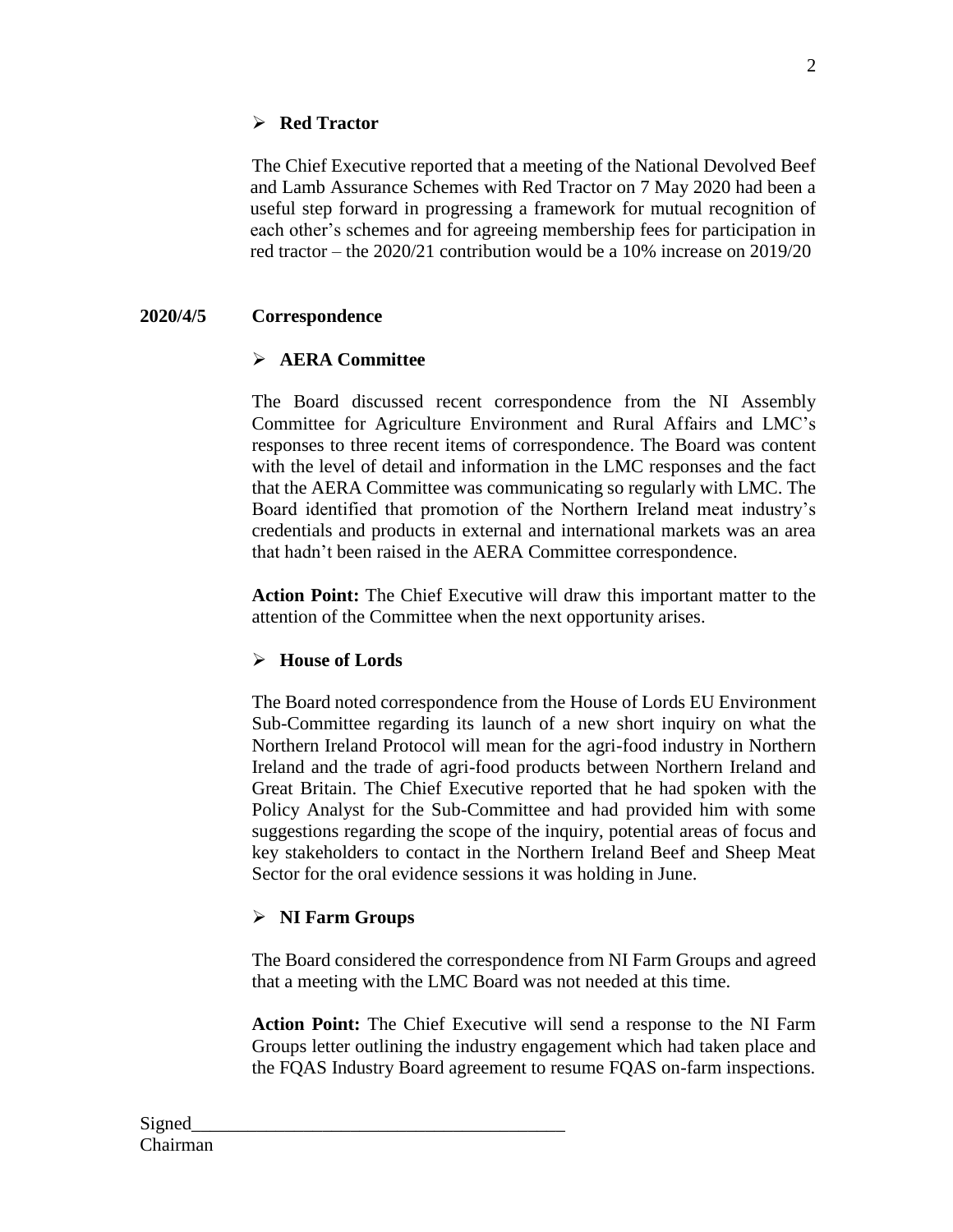## **2020/4/6 Chairman's Update**

The Chairman reported on a number of teleconferences and zoom calls which he had participated in since the last meeting including a DAERA/ALB meeting on 30 April 2020 and a meeting with the Lissue House PAD Project Team on 13 May 2020. The Chairman noted the very useful summaries which were being circulated to the Board by the Chief Executive after each of the weekly Covid-19 DAERA Agri-food Industry conference calls. He also commended the staff team at LMC for the excellent work being done during lockdown and in particular the increased presence on social media with communication and promotional activity.

Mr G Maguire agreed with the Chairman that the summaries of the weekly industry calls with DAERA on Covid-19 were useful and he also updated the Board on what was currently happening on the ground in meat processing plants. He noted that the NI industry was very quick at the outset to put in place social distancing and workplace safety measures, which had built trust and confidence and were functioning well. He said that a lot had been invested in these measures to date and that a strong case was being made to government by NIMEA for assistance with these costs being borne by industry and for grant support to help with the building of new amenities. With Covid-19 recovery underway, the focus was definitely switching to Brexit and the economics of the new business operating environment.

**Action Point:** Chief Executive to ensure that stakeholders are copied into the LMC press release which is to be issued on the success of the #steakhousesaturday social media campaign.

**Action Point:** Chief Executive to communicate the Board's feedback to staff on the high quality of work being done in support of LMC stakeholders during this period of lockdown.

#### **2020/4/7 Chief Executive's Report**

In advance of the meeting the Chief Executive circulated a number of papers relating to this section of the meeting.

#### **Gifts and Hospitality**

**Action Point:** The Board approved the 2019/20 Gifts and Hospitality Register for publication on the LMC website. **FQAS Inspections**

The Board noted that on-farm inspections would be re-commencing on Monday 8 June 2020 and that a detailed protocol for safely conducting the inspections had been agreed by the FQAS Industry Board and NIFCC.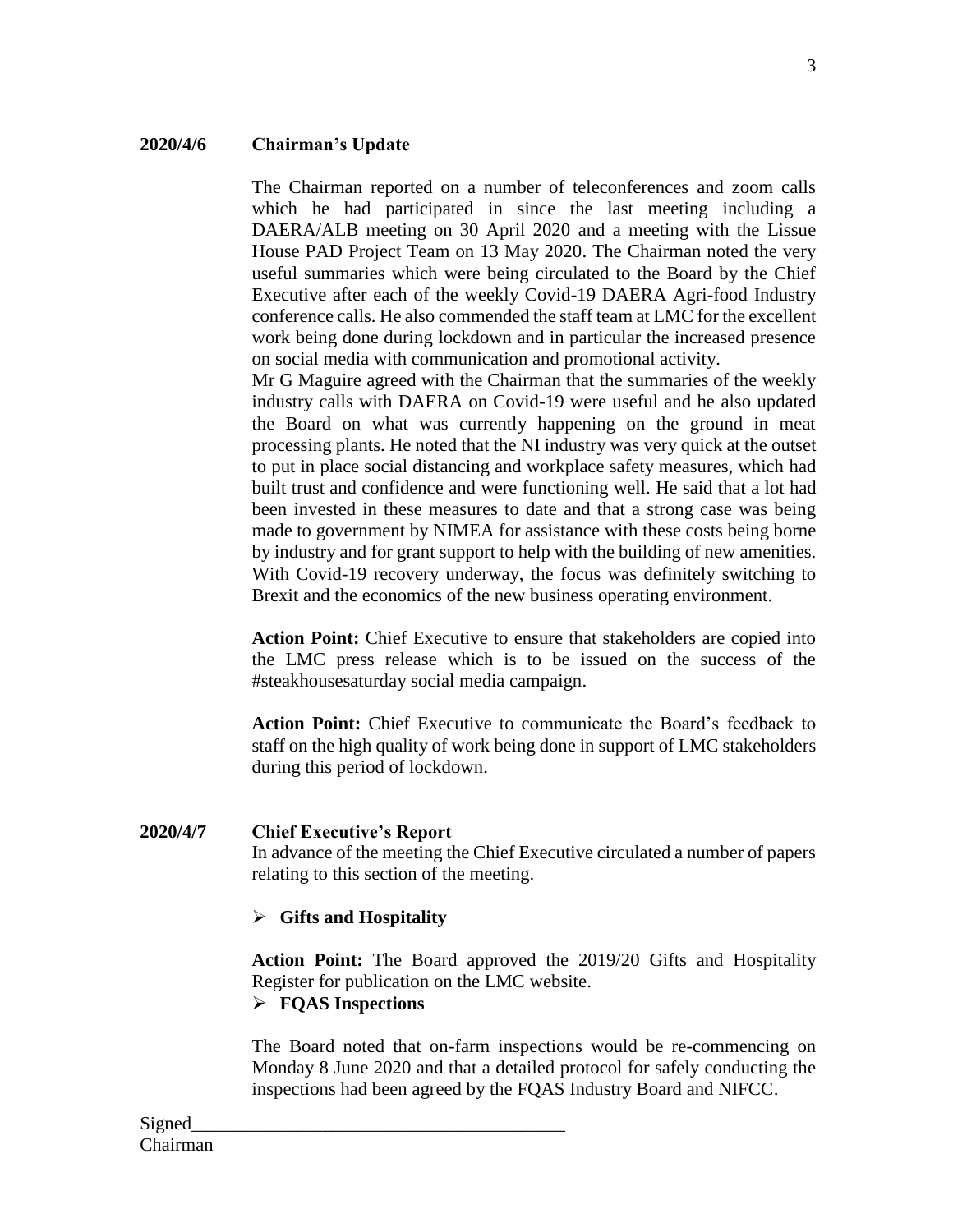# **CoI Declarations**

**Action Point:** All Board members to complete and return their annual Conflict of Interest Declaration forms to the Chief Executive.

# **European Roundtable for Beef Sustainability (ERBS)**

**Action Point:** The Board agreed that the Chief Executive should submit his name to the on-going elections for membership of the ERBS Board.

# **UK Cattle Sustainability Platform**

**Action Point:** The Board agreed that the Chief Executive should submit his name to the on-going elections for Chairman and Vice-Chairman of the UK Cattle Sustainability Platform.

# **Summary Management Accounts**

The Board discussed the summary management accounts for the year to end March 2020. The Board noted that Covid-19 had led to an unavoidable surplus in the FQAS account at year end. Many on farm inspections had been cancelled by farmers as soon as Covid-19 emerged in Northern Ireland and as the lockdown progressed the FQAS Board decided to defer all onfarm inspections from 18 March 2020.

**Action Point:** The Board approved the Summary Management Accounts.

# **2020/4/8 Covid-19 Developments**

The Board noted the comprehensive work which had been undertaken by LMC in partnership with UFU and NIMEA to help quantify the losses to the beef and sheep sector as a direct consequence of Covid-19. Further to the announcement on 20 May 2020 by Minister Poots that a £25 million funding boost had been secured for the beef and dairy sectors as they grapple with the effects and impact of the COVID-19 pandemic, LMC has been working closely with industry stakeholders to quantify an appropriate share of this funding for the beef and sheep sector.

**Action Point:** The Chief Executive will request a meeting for the red meat supply chain with Minister Poots to discuss the Covid support package.